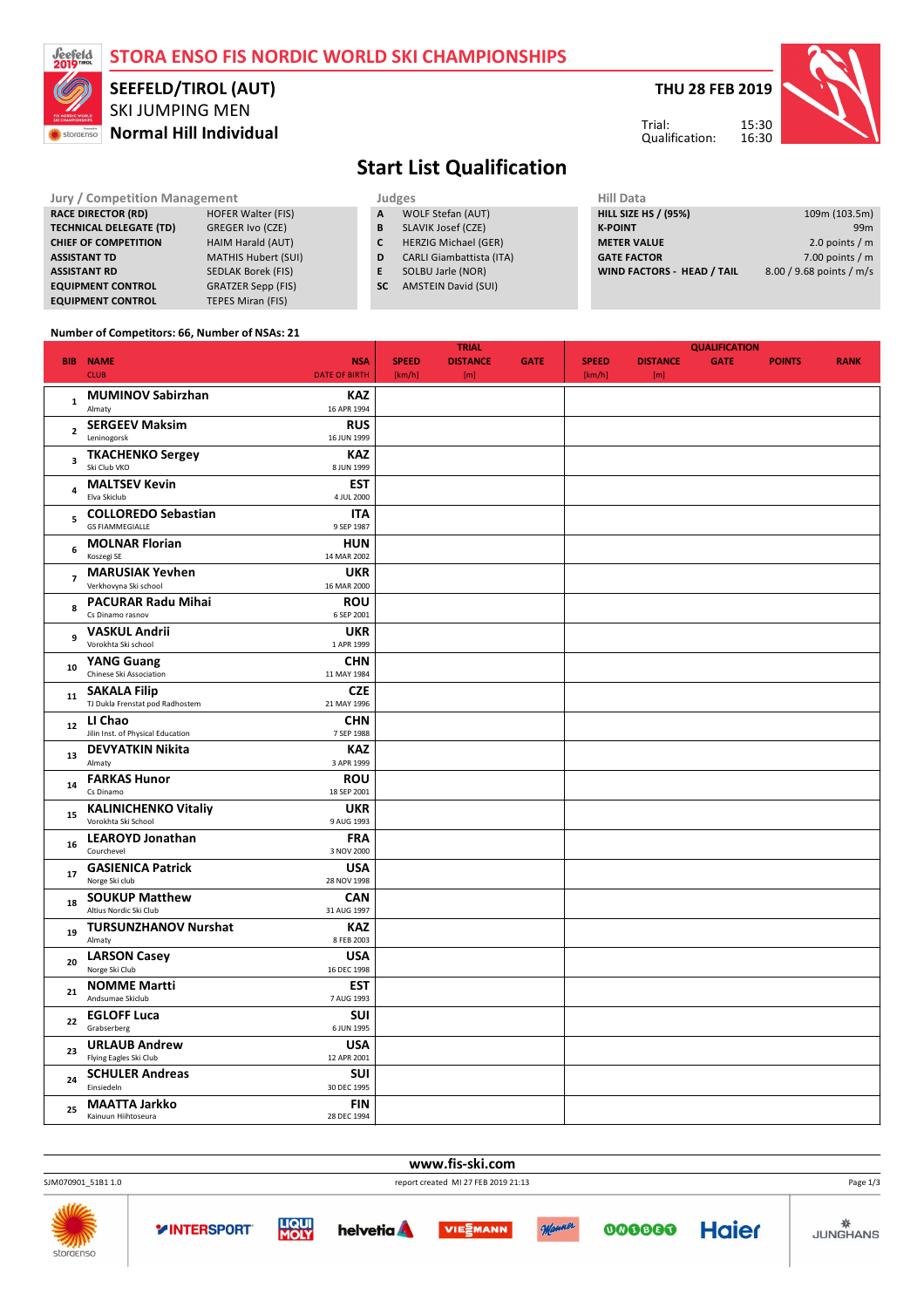**STORA ENSO FIS NORDIC WORLD SKI CHAMPIONSHIPS**



SKI JUMPING MEN **SEEFELD/TIROL (AUT)**

**K** storaenso **Normal Hill Individual** 

**THU 28 FEB 2019**



Qualification:

Trial:

# **Start List Qualification**

|            |                                                                 |                           | <b>TRIAL</b> |                 |             | <b>QUALIFICATION</b> |                 |             |               |             |  |
|------------|-----------------------------------------------------------------|---------------------------|--------------|-----------------|-------------|----------------------|-----------------|-------------|---------------|-------------|--|
| <b>BIB</b> | <b>NAME</b>                                                     | <b>NSA</b>                | <b>SPEED</b> | <b>DISTANCE</b> | <b>GATE</b> | <b>SPEED</b>         | <b>DISTANCE</b> | <b>GATE</b> | <b>POINTS</b> | <b>RANK</b> |  |
|            | <b>CLUB</b>                                                     | <b>DATE OF BIRTH</b>      | [km/h]       | [m]             |             | [km/h]               | [m]             |             |               |             |  |
| 26         | <b>ALAMOMMO Andreas</b><br>Ounasvaaran Hiihtoseura              | FIN<br>23 DEC 1998        |              |                 |             |                      |                 |             |               |             |  |
| 27         | <b>MARKENG Thomas Aasen</b><br>Lensbygda Sportsklubb            | <b>NOR</b><br>18 JUN 2000 |              |                 |             |                      |                 |             |               |             |  |
| 28         | <b>NOUSIAINEN Eetu</b><br>Puijo Ski club                        | FIN<br>29 APR 1997        |              |                 |             |                      |                 |             |               |             |  |
| 29         | <b>TROFIMOV Roman Sergeevich</b><br>Sdushor CSP N. Novgorod     | <b>RUS</b><br>19 NOV 1989 |              |                 |             |                      |                 |             |               |             |  |
| 30         | <b>INSAM Alex</b><br><b>GS FIAMME ORO</b>                       | ITA<br>19 DEC 1997        |              |                 |             |                      |                 |             |               |             |  |
| 31         | <b>KOZISEK Cestmir</b><br>LSK Lomnice nad Popelkou-DUKLA        | <b>CZE</b><br>9 NOV 1991  |              |                 |             |                      |                 |             |               |             |  |
| 32         | <b>BOYD-CLOWES Mackenzie</b><br>Altius Nordic Ski Club          | <b>CAN</b><br>13 JUL 1991 |              |                 |             |                      |                 |             |               |             |  |
| 33         | <b>AIGRO Artti</b><br>Pohjakotkas                               | <b>EST</b><br>29 AUG 1999 |              |                 |             |                      |                 |             |               |             |  |
| 34         | <b>VASSILIEV Dmitriy</b><br>GBU TSOVS Moskovskaya obl MBU SSHOR | <b>RUS</b>                |              |                 |             |                      |                 |             |               |             |  |
| 35         | <b>JELAR Ziga</b>                                               | 26 DEC 1979<br><b>SLO</b> |              |                 |             |                      |                 |             |               |             |  |
| 36         | Sk Triglav kranj<br><b>BICKNER Kevin</b>                        | 22 OCT 1997<br><b>USA</b> |              |                 |             |                      |                 |             |               |             |  |
| 37         | Norge Ski Club<br><b>PREVC Peter</b>                            | 23 SEP 1996<br><b>SLO</b> |              |                 |             |                      |                 |             |               |             |  |
| 38         | SK Triglav Kranj<br><b>DAMJAN Jernej</b><br>SSK Sam Ihan        | 20 SEP 1992<br><b>SLO</b> |              |                 |             |                      |                 |             |               |             |  |
| 39         | <b>POLASEK Viktor</b><br>Nove Mesto-Dukla                       | 28 MAY 1983<br><b>CZE</b> |              |                 |             |                      |                 |             |               |             |  |
| 40         | <b>HOERL Jan</b>                                                | 18 JUL 1997<br><b>AUT</b> |              |                 |             |                      |                 |             |               |             |  |
| 41         | SC Bischofshofen<br><b>HULA Stefan</b>                          | 16 OCT 1998<br><b>POL</b> |              |                 |             |                      |                 |             |               |             |  |
| 42         | KS Eve-nement Zakopane<br><b>ITO Daiki</b>                      | 29 SEP 1986<br><b>JPN</b> |              |                 |             |                      |                 |             |               |             |  |
| 43         | Megmilk Snow Brand Ski Team<br><b>ZOGRAFSKI Vladimir</b>        | 27 DEC 1985<br><b>BUL</b> |              |                 |             |                      |                 |             |               |             |  |
| 44         | <b>NSA</b><br><b>ASCHENWALD Philipp</b>                         | 14 JUL 1993<br><b>AUT</b> |              |                 |             |                      |                 |             |               |             |  |
| 45         | SC Mayerhofen-Tirol<br><b>AMMANN Simon</b>                      | 12 NOV 1995<br><b>SUI</b> |              |                 |             |                      |                 |             |               |             |  |
|            | SSC Toggenburg<br><b>HAYBOECK Michael</b>                       | 25 JUN 1981<br><b>AUT</b> |              |                 |             |                      |                 |             |               |             |  |
| 46         | UVB Hinzenbach-Oberoesterreich<br><b>KOBAYASHI Junshiro</b>     | 5 MAR 1991<br>JPN         |              |                 |             |                      |                 |             |               |             |  |
| 47         | Megmilk Snow Brand Ski Team<br><b>SATO Yukiya</b>               | 11 JUN 1991<br><b>JPN</b> |              |                 |             |                      |                 |             |               |             |  |
| 48         | Megmilk Snow Brand Ski Team<br><b>AALTO Antti</b>               | 19 JUN 1995<br><b>FIN</b> |              |                 |             |                      |                 |             |               |             |  |
| 49         | Kiteen Urheilijat<br><b>FREITAG Richard</b>                     | 2 APR 1995<br><b>GER</b>  |              |                 |             |                      |                 |             |               |             |  |
| 50         | SG Nickelhuette Aue<br><b>STJERNEN Andreas</b>                  | 14 AUG 1991<br><b>NOR</b> |              |                 |             |                      |                 |             |               |             |  |
| 51         | Sprova IL                                                       | 30 JUL 1988               |              |                 |             |                      |                 |             |               |             |  |
| 52         | <b>PEIER Killian</b><br>Vallee du Joux                          | <b>SUI</b><br>28 MAR 1995 |              |                 |             |                      |                 |             |               |             |  |
| 53         | <b>HUBER Daniel</b><br>SC Seekirchen-Salzburg                   | <b>AUT</b><br>2 JAN 1993  |              |                 |             |                      |                 |             |               |             |  |
| 54         | <b>KLIMOV Evgeniy</b><br>GBU TSTOVS Moskovskaya obl Start Pe    | <b>RUS</b><br>3 FEB 1994  |              |                 |             |                      |                 |             |               |             |  |
| 55         | <b>KOUDELKA Roman</b><br>LSK Lomnice nad Popelkou - Dukla       | <b>CZE</b><br>9 JUL 1989  |              |                 |             |                      |                 |             |               |             |  |